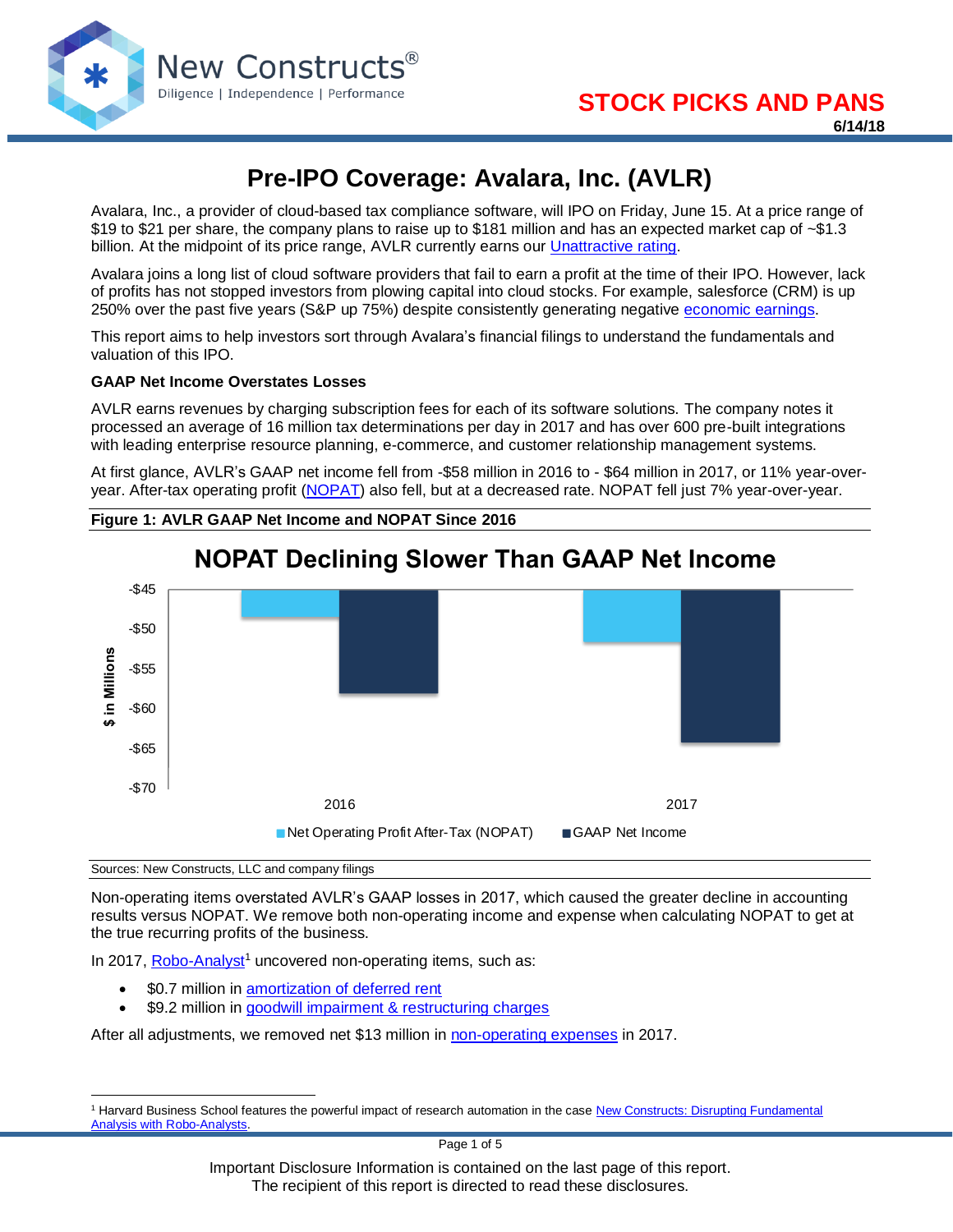

## **STOCKS PICKS AND PANS 6/14/18**

With only two years of history, it's hard to draw any firm conclusions about the long-term trend in profitability for AVLR, but our adjustments show that NOPAT is falling less than GAAP net income would indicate.

#### **Expense Growth Bucks Common Tech Startup Trend**

In the past, we've been critical of business models that operate at a growing loss due to expenses growing even faster than revenue. See [Trivago,](https://www.newconstructs.com/trivago-trvg-let-this-ipo-travel-alone/) which is down over 60% from its IPO midpoint as an example. However, Avalara bucks this common trend of rapidly growing tech stocks. Instead, AVLR has shown impressive cost control, which indicates the business may actually be able to effectively "scale".

Since 2015, AVLR's cost of revenue, research & development, sales & marketing, and general & administrative costs have grown 19%, 18%, 16%, and 1% compounded annually respectively. Over the same time, revenue has grown 32% compounded annually. The ability to scale its topline growth while maintaining cost controls can be credited for AVLR's NOPAT margins, while still negative, improving from -29% in 2016 to -24% in 2017.

While AVLR is certainly not profitable, the trends in its expenses indicate that the business model is achieving expected benefits of scaling its software across its customers.

#### **AVLR Looks Undervalued by Traditional Metrics**

Figure 2 shows the price-to-sales ratio for the [ten technology firms](https://www.ciodive.com/news/technology-ipo-2018-Q1-software/522460/) that went public in the first four months of 2018 and Avalara. We used the market cap of each firm at its IPO price to determine where AVLR's valuation stood relative to recent tech IPOs. As can be seen, AVLR's price-to-sales ratio is actually below many peer firms.

| Figure 2: Valuations for Tech IPOs in 2018 |                         |               |                |
|--------------------------------------------|-------------------------|---------------|----------------|
|                                            | Company                 | <b>Ticker</b> | Price-to-Sales |
|                                            | Cardlytics              | <b>CDLX</b>   | 2.4            |
|                                            | One Stop Systems        | <b>OSS</b>    | 3.3            |
|                                            | Ceridian HCM            | <b>CDAY</b>   | 3.9            |
|                                            | <b>Avalara</b>          | <b>AVLR</b>   | 6.1            |
|                                            | <b>Pivotal Software</b> | <b>PVTL</b>   | 7.4            |
|                                            | <b>Carbon Black</b>     | <b>CBLK</b>   | 7.7            |
|                                            | DocuSign                | <b>DOCU</b>   | 8.5            |
|                                            | Zuora                   | <b>ZUO</b>    | 8.6            |
|                                            | <b>Dropbox</b>          | <b>DBX</b>    | 9.7            |
|                                            | Smartsheet              | <b>SMAR</b>   | 13.3           |
|                                            | Zscaler                 | ΖS            | 23.4           |

Sources: New Constructs, LLC and company filings

#### **Our Discounted Cash Flow Model Reveals AVLR is Overvalued**

When we analyze the cash flow expectations baked into the stock price, we find that AVLR is overvalued at the midpoint of its IPO, despite what traditional metrics show. Our [dynamic DCF](https://www.newconstructs.com/education-close-the-loopholes-how-our-dcf-works/) model quantifies exactly what kind of future cash flows the market price of a stock implies a company will generate.

To justify the midpoint IPO price of \$20/share, AVLR must immediately achieve 12% NOPAT margins (average of all software firms with positive margins under coverage) and grow revenue by 21% compounded annually (average of all software firms under coverage) for the next seven years. [See the math behind this dynamic DCF](https://www.newconstructs.com/wp-content/uploads/2018/06/NewConstructs_DCF_AVLRjustification_2018-06-15.png)  [scenario here.](https://www.newconstructs.com/wp-content/uploads/2018/06/NewConstructs_DCF_AVLRjustification_2018-06-15.png) For reference, AVLR's NOPAT margin was -24% in 2017 so this scenario implies immediate and drastic improvements in profitability.

In a more conservative scenario, if we assume AVLR can achieve a 4% NOPAT margins (slightly better than CRM at 3%) and grow revenue by 21% compounded annually for the next decade, the stock is worth just \$7/share today – a 65% downside from IPO midpoint. [See the math behind this dynamic DCF scenario here.](https://www.newconstructs.com/wp-content/uploads/2018/06/NewConstructs_DCF_AVLRvaluation_2018-06-15.png)

#### **Previous Owners Leave Little Voting Power for Investors**

Following the completion of its IPO, members of AVLR's Board of Directors, executive officers, and 5% or greater shareholders will own ~62% of outstanding voting stock. This concentrated voting power means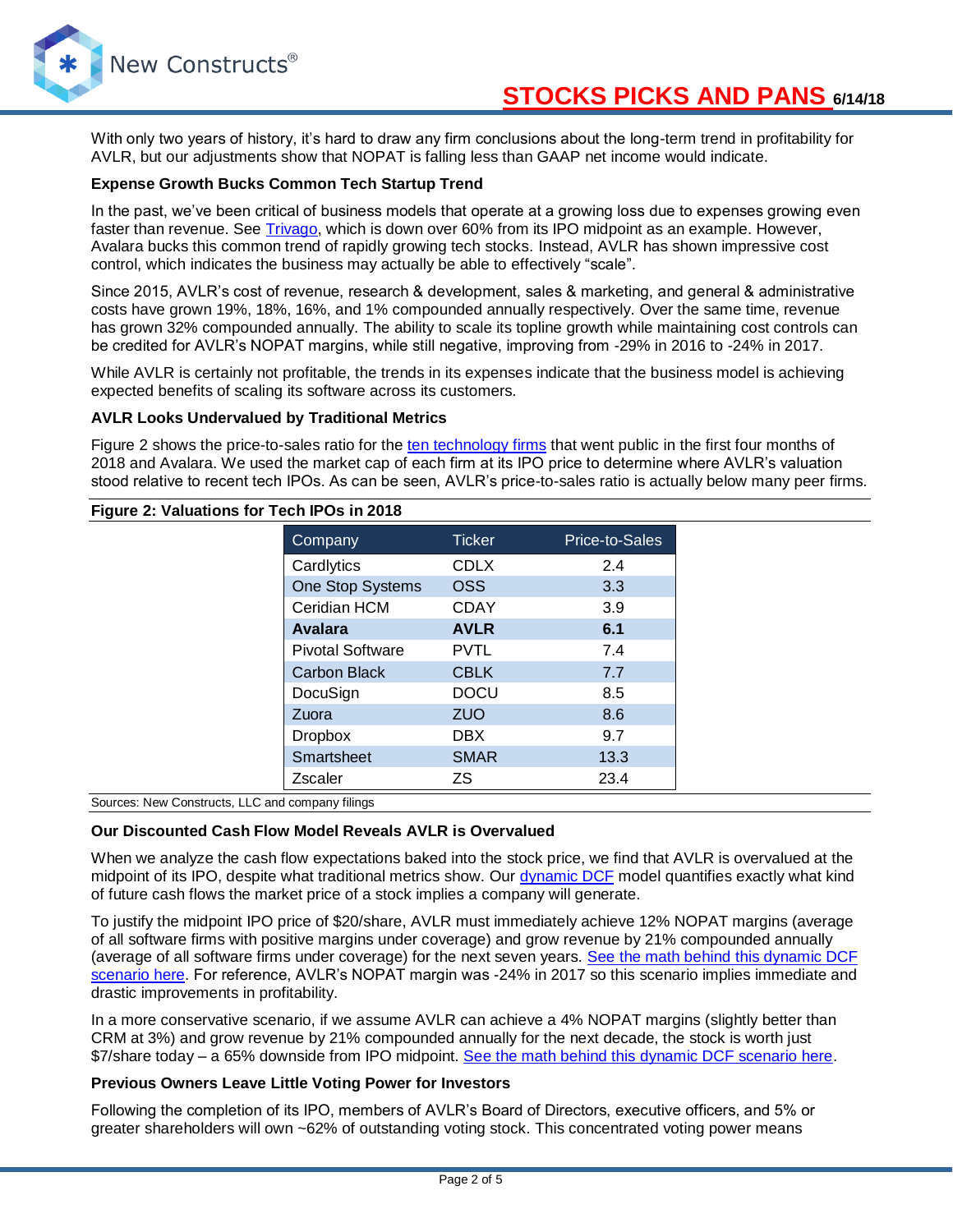

 $\overline{a}$ 

investors have little say on important strategic decisions such as a sale, merger, acquisition, or additional issuance of common stock. While we've certainly seen worse corporate governance when it comes to voting rights – [Snapchat](https://www.newconstructs.com/danger-zone-snap-inc-snap/) (SNAP) and [Dropbox](https://www.newconstructs.com/dont-buy-what-smart-money-sells/) (DBX) come to mind – AVLR's voting structure still gives investors little power.

#### **Critical Details Found in Financial Filings By Our [Robo-Analyst Technology](https://www.newconstructs.com/harvard-publishes-case-study-on-our-robo-analyst-technology/)**

As investors [focus more](https://www.newconstructs.com/iss-buying-eva-dimensions-signals-more-focus-on-fundamental-research/) on fundamental research, research automation technology is needed to analyze all the critical financial [details in financial filings.](https://www.newconstructs.com/danger-zone-fund-managers-that-dont-analyze-details-in-10-ks/) Below are specifics on the adjustments<sup>2</sup> we make based on Robo-Analyst findings in Avalara's 2017 S-1:

Income Statement: we made \$17 million of adjustments, with a net effect of removing \$13 million in nonoperating expense (6% of revenue). We removed \$2 million in [non-operating income](https://www.newconstructs.com/non-operating-income-hidden-in-operating-earnings/) and \$15 million in [non](https://www.newconstructs.com/non-operating-expenses-hidden-in-operating-earnings/)[operating expenses.](https://www.newconstructs.com/non-operating-expenses-hidden-in-operating-earnings/) You can see all the adjustments made to AVLR's income statement [here.](https://www.newconstructs.com/wp-content/uploads/2018/06/NewConstructs_Models_AVLR_IncomeStatementAdjustments_2018-06-15.png)

Balance Sheet: we made \$87 million of adjustments to calculate invested capital with a net increase of \$86 million. The largest adjustments was \$66 million in [operating leases.](https://www.newconstructs.com/off-balance-sheet-debt/) This adjustment represented 157% of reported net assets. You can see all the adjustments made to AVLR's balance sheet [here.](https://www.newconstructs.com/wp-content/uploads/2018/06/NewConstructs_Models_AVLR_BalanceSheetAdjustments_2018-06-15.png)

Valuation: we made \$237 million of adjustments with a net effect of decreasing shareholder value by \$237 million. There were no adjustments that increased shareholder value. The largest adjustment to shareholder value was \$129 million in [outstanding employee stock options.](https://www.newconstructs.com/outstanding-employee-stock-options/) This option adjustment represents 10% of AVLR's proposed market cap.

*This article originally published on [June 14, 2018.](https://www.newconstructs.com/pre-ipo-coverage-avalara-inc-avlr)*

*Disclosure: David Trainer, Kyle Guske II, and Sam McBride receive no compensation to write about any specific stock, style, or theme.*

*Follow us on [Twitter,](https://twitter.com/NewConstructs) [Facebook,](https://www.facebook.com/newconstructsllc/) [LinkedIn,](https://www.linkedin.com/company/new-constructs) and [StockTwits](https://stocktwits.com/dtrainer_NewConstructs) for real-time alerts on all our research.* 

<sup>&</sup>lt;sup>2</sup> Ernst & Young's recent white paper ["Getting ROIC Right"](https://www.newconstructs.com/ernst-young-proves-superiority-of-our-data-roic/) demonstrates the link between an accurate calculation of ROIC and shareholder value.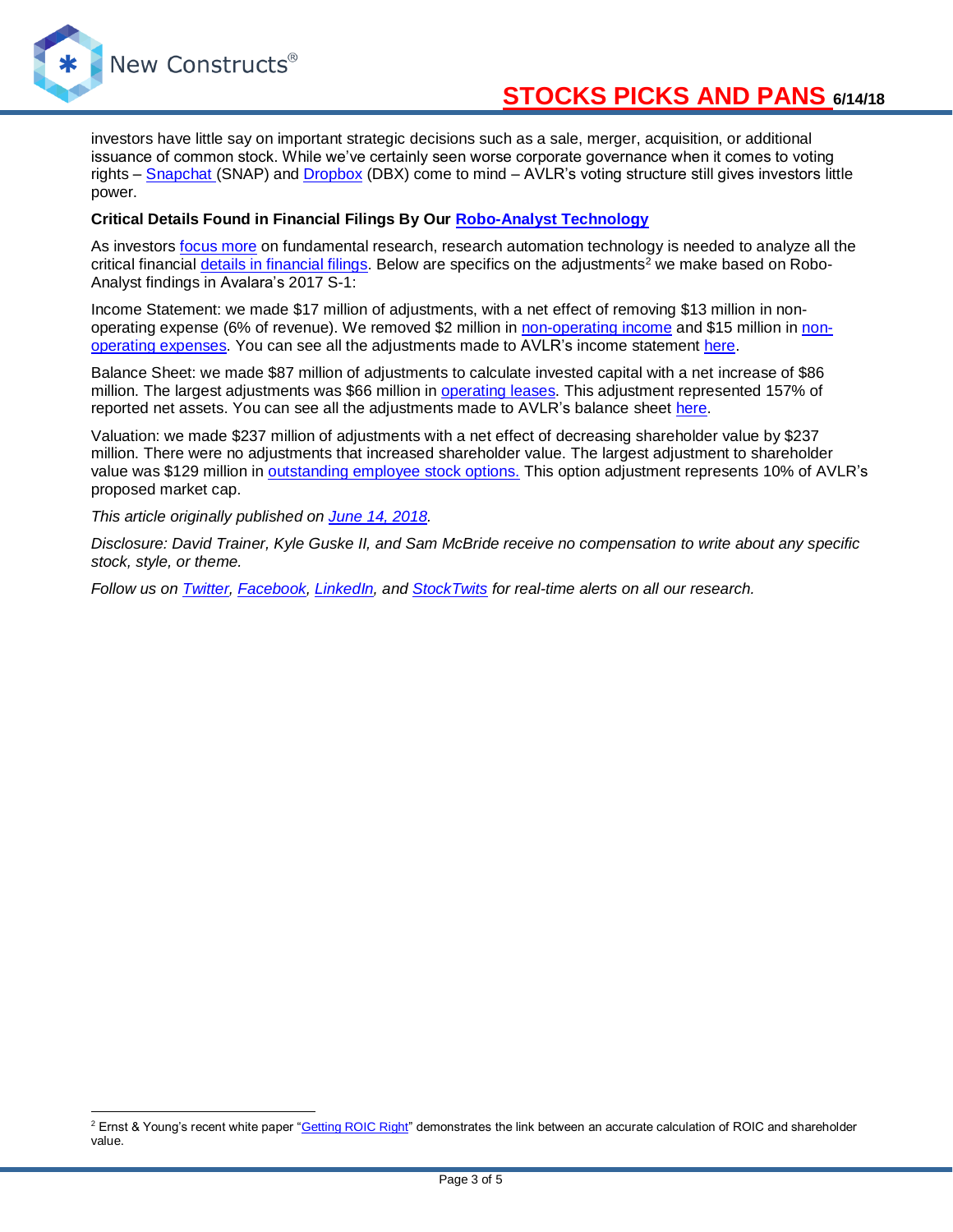

New Constructs®

## *New Constructs® - Research to Fulfill the Fiduciary Duty of Care*

Ratings & screeners on 3000 stocks, 450 ETFs and 7000 mutual funds help you make prudent investment decisions.

New Constructs leverages the latest in machine learning to analyze structured and unstructured financial data with unrivaled speed and accuracy. The firm's forensic accounting experts work alongside engineers to develop proprietary NLP libraries and financial models. Our investment ratings are based on the best fundamental data in the business for stocks, ETFs and mutual funds. Clients include many of the top hedge funds, mutual funds and wealth management firms. David Trainer, the firm's CEO, is regularly featured in the media as a thought leader on the fiduciary duty of care, earnings quality, valuation and investment strategy.

### *To fulfill the Duty of Care, research should be:*

- 1. **Comprehensive** All relevant publicly-available (e.g. 10-Ks and 10-Qs) information has been diligently reviewed, including footnotes and the management discussion & analysis (MD&A).
- 2. **Un-conflicted** Clients deserve unbiased research.
- 3. **Transparent** Advisors should be able to show how the analysis was performed and the data behind it.
- 4. **Relevant** Empirical evidence must provide [tangible, quantifiable correlation](https://www.newconstructs.com/roic-paradigm-linking-corporate-performance-valuation/) to stock, ETF or mutual fund performance.

### *Value Investing 2.0: Diligence Matters: Technology is Key to Value Investing With Scale*

Accounting data is only the beginning of fundamental research. It must be translated into economic earnings to truly understand profitability and valuation. This translation requires deep analysis of footnotes and the MD&A, a process that our [robo-analyst technology](https://www.newconstructs.com/technology/) empowers us to perform for thousands of stocks, ETFs and mutual funds.